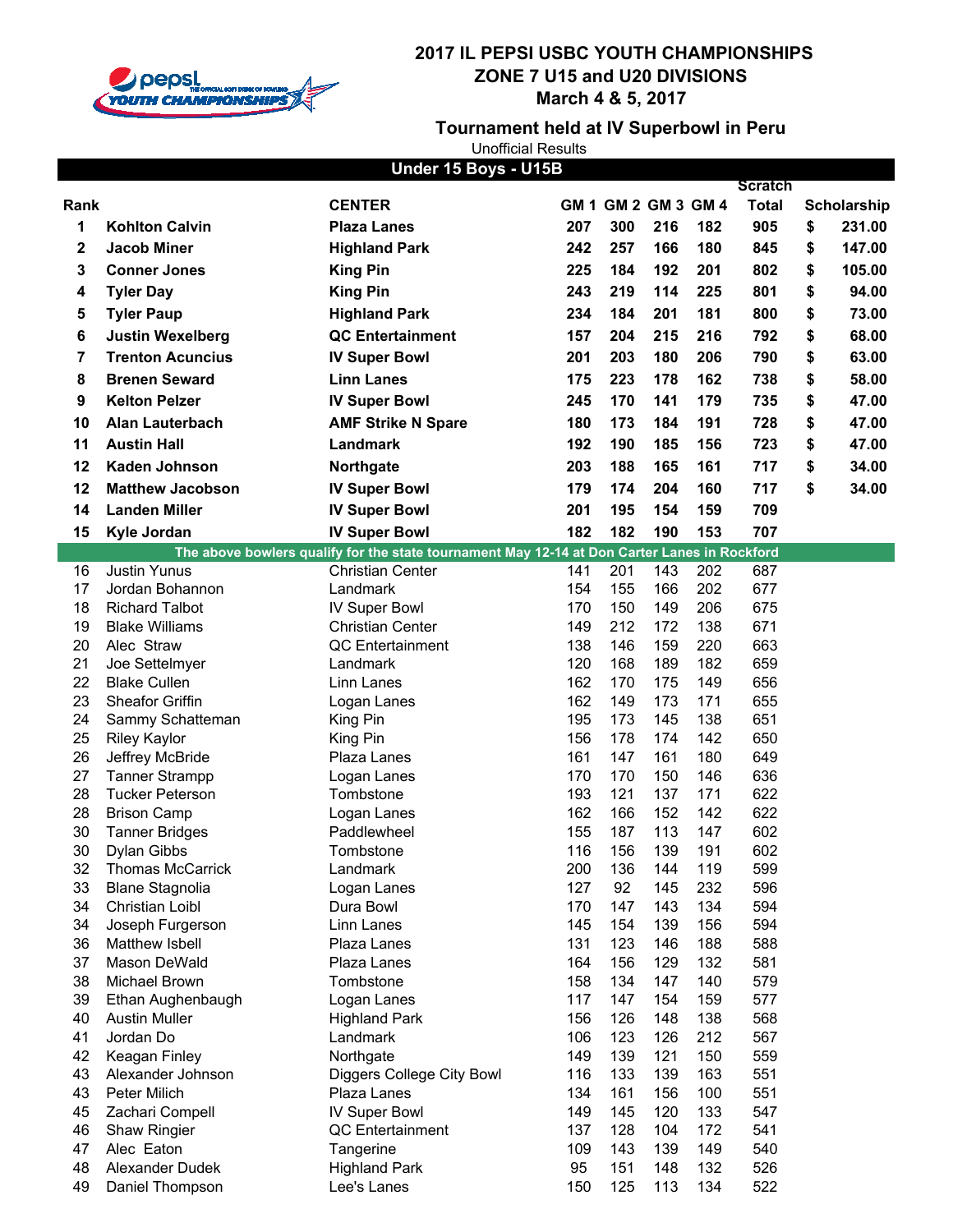

#### **Tournament held at IV Superbowl in Peru** Unofficial Results

|    |                         | υπυπισαι ποσαπο           |     |     |            |     |     |
|----|-------------------------|---------------------------|-----|-----|------------|-----|-----|
| 50 | Ben Sousa               | <b>IV Super Bowl</b>      | 128 | 106 | 146        | 121 | 501 |
| 50 | <b>Brandon White</b>    | Linn Lanes                | 108 | 129 | 128        | 136 | 501 |
| 52 | <b>Daniel Curless</b>   | Plaza Lanes               | 148 | 129 | 100        | 119 | 496 |
| 53 | Derek Meier             | Linn Lanes                | 125 | 131 | 108        | 124 | 488 |
| 54 | <b>Steven Stewart</b>   | Tombstone                 | 122 | 118 | 123        | 123 | 486 |
| 55 | DJ Murphy               | Tombstone                 | 148 | 109 | 100        | 127 | 484 |
| 55 | Joshua Grey             | King Pin                  | 106 | 105 | 143        | 130 | 484 |
| 57 | Parker Raymond          | Diggers College City Bowl | 111 | 164 | 103        | 103 | 481 |
| 58 | Dennis Thompson         | Lee's Lanes               | 124 | 149 | 108        | 90  | 471 |
| 59 | Cade Westen             | Diggers College City Bowl | 109 | 113 | 140        | 106 | 468 |
| 60 | Cameron Lindsey         | Paddlewheel               | 125 | 104 | 106        | 126 | 461 |
| 61 | Peyton Gregory          | Tangerine                 | 127 | 112 | 92         | 123 | 454 |
| 62 | Caden Morris            | <b>Highland Park</b>      | 147 | 108 | 94         | 103 | 452 |
| 63 | Geoffrey Groff          | Diggers College City Bowl | 108 | 123 | 120        | 95  | 446 |
| 64 | Chad Davis Jr           | Landmark                  | 108 | 88  | 132        | 112 | 440 |
| 65 | <b>Quin Pruett</b>      | <b>Highland Park</b>      | 96  | 129 | 89         | 125 | 439 |
| 65 | Nathan Johnson          | Lee's Lanes               | 130 | 78  | 121        | 110 | 439 |
| 67 | <b>Connor Mattingly</b> | QC Entertainment          | 127 | 93  | 95         | 120 | 435 |
| 68 | <b>Tommy Ahl</b>        | Diggers College City Bowl | 104 | 117 | 91         | 104 | 416 |
| 69 | <b>Mikey Cherwin</b>    | Plaza Lanes               | 91  | 86  | 92         | 99  | 368 |
| 70 | <b>Harley Gaines</b>    | Paddlewheel               | 96  | 79  | 90         | 90  | 355 |
| 71 | <b>Ashton Ringier</b>   | <b>QC</b> Entertainment   |     |     | <b>DNB</b> |     |     |
| 71 | <b>Carson Sauer</b>     | Dura Bowl                 |     |     | <b>DNB</b> |     |     |
| 71 | Samuel Spiegel          | <b>Highland Park</b>      |     |     | <b>DNB</b> |     |     |
| 71 | <b>Daniel Taets</b>     | <b>Highland Park</b>      |     |     | <b>DNB</b> |     |     |
| 71 | lan Kelly               | <b>IV Super Bowl</b>      |     |     | <b>DNB</b> |     |     |
| 71 | Gage Pickett            | Paddlewheel               |     |     | <b>DNB</b> |     |     |
| 71 | Alex Haerle             | Linn Lanes                |     |     | <b>DNB</b> |     |     |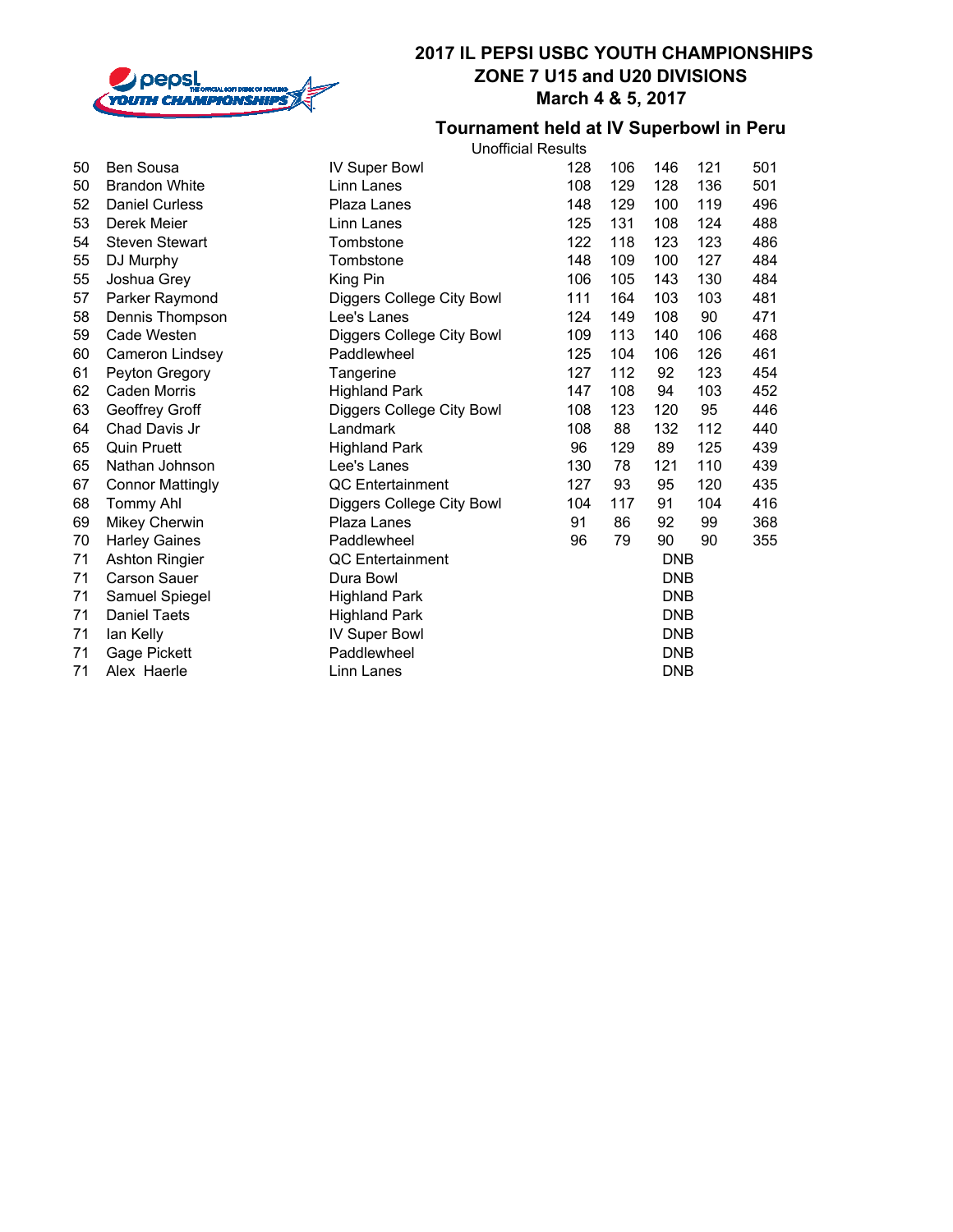

**Tournament held at IV Superbowl in Peru**

| Under 15 Girls - U15G   |                           |                                                                                              |     |                     |            |     |                |    |                    |
|-------------------------|---------------------------|----------------------------------------------------------------------------------------------|-----|---------------------|------------|-----|----------------|----|--------------------|
|                         |                           |                                                                                              |     |                     |            |     | <b>Scratch</b> |    |                    |
| Rank                    |                           | <b>CENTER</b>                                                                                |     | GM 1 GM 2 GM 3 GM 4 |            |     | Total          |    | <b>Scholarship</b> |
| 1                       | <b>Ashlyn Burkeybile</b>  | <b>Highland Park</b>                                                                         | 183 | 277                 | 181        | 206 | 847            | \$ | 150.00             |
| $\mathbf 2$             | <b>Christie Jackson</b>   | Landmark                                                                                     | 176 | 181                 | 187        | 213 | 757            | \$ | 116.00             |
| 3                       | <b>Heather Motley</b>     | <b>Highland Park</b>                                                                         | 144 | 208                 | 180        | 201 | 733            | \$ | 78.00              |
| 4                       | <b>Danielle Rhinehart</b> | Tombstone                                                                                    | 179 | 213                 | 183        | 157 | 732            | \$ | 53.00              |
| 5                       | <b>Kelsey Eslinger</b>    | Landmark                                                                                     | 155 | 231                 | 185        | 150 | 721            | \$ | 49.00              |
| 6                       | <b>Jessy Patton</b>       | <b>Logan Lanes</b>                                                                           | 117 | 141                 | 204        | 218 | 680            | \$ | 39.00              |
| $\overline{\mathbf{r}}$ | <b>Alexis Turner</b>      | <b>Logan Lanes</b>                                                                           | 155 | 139                 | 166        | 179 | 639            |    |                    |
| 8                       | <b>Kourtney Hauk</b>      | <b>Christian Center</b>                                                                      | 155 | 145                 | 189        | 146 | 635            |    |                    |
|                         |                           | The above bowlers qualify for the state tournament May 12-14 at Don Carter Lanes in Rockford |     |                     |            |     |                |    |                    |
| 9                       | Jackie Compton            | Plaza Lanes                                                                                  | 122 | 200                 | 149        | 151 | 622            |    |                    |
| 10                      | <b>Cadence Knowles</b>    | Linn Lanes                                                                                   | 172 | 152                 | 120        | 172 | 616            |    |                    |
| 11                      | Sarah Stevanovic          | Highland Park                                                                                | 157 | 146                 | 152        | 155 | 610            |    |                    |
| 12                      | Abagail Jones             | Dura Bowl                                                                                    | 133 | 170                 | 156        | 145 | 604            |    |                    |
| 13                      | Emma Woulfe               | <b>IVSB</b>                                                                                  | 133 | 134                 | 155        | 151 | 573            |    |                    |
| 14                      | <b>Allison Curry</b>      | <b>Highland Park</b>                                                                         | 143 | 136                 | 135        | 136 | 550            |    |                    |
| 15                      | Carli Gordon              | <b>Highland Park</b>                                                                         | 151 | 147                 | 102        | 139 | 539            |    |                    |
| 16                      | <b>Bailey Tripilas</b>    | <b>Highland Park</b>                                                                         | 148 | 118                 | 152        | 112 | 530            |    |                    |
| 17                      | Hanna Wyatt               | Diggers College City Bowl                                                                    | 120 | 146                 | 125        | 113 | 504            |    |                    |
| 18                      | Maria Pawlak              | <b>IVSB</b>                                                                                  | 118 | 136                 | 140        | 93  | 487            |    |                    |
| 19                      | <b>Brittany Meeks</b>     | Linn Lanes                                                                                   | 120 | 136                 | 140        | 88  | 484            |    |                    |
| 20                      | Kayla Sikes               | Diggers College City Bowl                                                                    | 128 | 125                 | 117        | 103 | 473            |    |                    |
| 21                      | Angelina Owens            | Landmark                                                                                     | 140 | 112                 | 121        | 93  | 466            |    |                    |
| 22                      | Kylie Killen              | King Pin                                                                                     | 113 | 131                 | 103        | 117 | 464            |    |                    |
| 23                      | Olivia Sholl              | <b>Highland Park</b>                                                                         | 119 | 103                 | 107        | 130 | 459            |    |                    |
| 23                      | Macy O'Mary               | QC Entertainment                                                                             | 131 | 115                 | 105        | 108 | 459            |    |                    |
| 25                      | Jordyn Ciesielski         | Plaza Lanes                                                                                  | 112 | 128                 | 94         | 119 | 453            |    |                    |
| 26                      | <b>Madison Fisher</b>     | Diggers College City Bowl                                                                    | 88  | 118                 | 124        | 122 | 452            |    |                    |
| 27                      | Anarose Mueller           | Lee's Lanes                                                                                  | 84  | 127                 | 113        | 116 | 440            |    |                    |
| 28                      | Emma Ingram               | <b>QC</b> Entertainment                                                                      | 123 | 110                 | 109        | 95  | 437            |    |                    |
| 29                      | Lauren Thompson           | Diggers College City Bowl                                                                    | 103 | 112                 | 96         | 121 | 432            |    |                    |
| 30                      | Kaley Meyer               | Paddlewheel                                                                                  | 130 | 83                  | 86         | 132 | 431            |    |                    |
| 31                      | Miranda Roemer            | Lee's Lanes                                                                                  | 89  | 135                 | 116        | 83  | 423            |    |                    |
| 32                      | Regina Harmening          | <b>Highland Park</b>                                                                         | 113 | 96                  | 94         | 116 | 419            |    |                    |
| 33                      | Brianna Woulfe            | <b>IVSB</b>                                                                                  | 82  | 118                 | 99         | 117 | 416            |    |                    |
| 34                      | Hazel Snyder              | Diggers College City Bowl                                                                    | 98  | 117                 | 85         | 110 | 410            |    |                    |
| 35                      | Kellisyn Gersich          | Landmark                                                                                     | 95  | 94                  | 96         | 108 | 393            |    |                    |
| 36                      | Carenn Hayes              | QC Entertainment                                                                             | 73  | 105                 | 95         | 88  | 361            |    |                    |
| 37                      | Emma Haxel                | Tangerine                                                                                    | 124 | 57                  | 82         | 97  | 360            |    |                    |
| 38                      | Imi Duchesneau            | <b>QC</b> Entertainment                                                                      | 83  | 98                  | 74         | 81  | 336            |    |                    |
| 39                      | Lauren Avery              | Linn Lanes                                                                                   |     |                     | <b>DNB</b> |     |                |    |                    |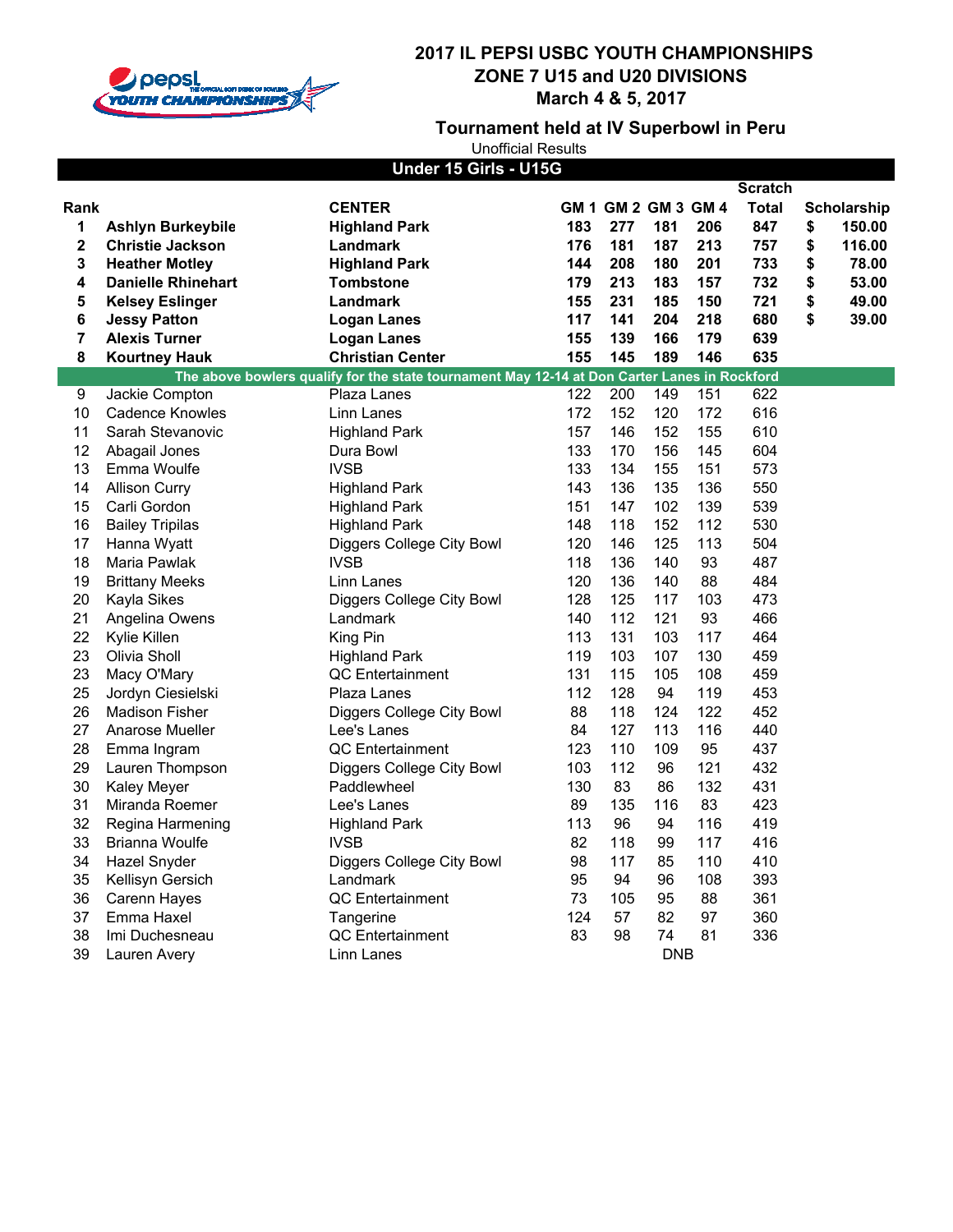

**Tournament held at IV Superbowl in Peru**

|             | Under 20 Girls - U20G            |                                                                                              |      |     |                       |     |                |    |             |
|-------------|----------------------------------|----------------------------------------------------------------------------------------------|------|-----|-----------------------|-----|----------------|----|-------------|
|             |                                  |                                                                                              |      |     |                       |     | <b>Scratch</b> |    |             |
| Rank        |                                  | <b>CENTER</b>                                                                                | GM 1 |     | <b>GM 2 GM 3 GM 4</b> |     | <b>Total</b>   |    | Scholarship |
| 1           | <b>Leah Samuelson-Burkeybile</b> | <b>Highland Park</b>                                                                         | 247  | 201 | 210                   | 191 | 849            | \$ | 105.00      |
| $\mathbf 2$ | <b>Gillian Sutton</b>            | <b>IV Super Bowl</b>                                                                         | 169  | 236 | 223                   | 181 | 809            | \$ | 79.00       |
| 3           | <b>Lynzee Quade</b>              | <b>Highland Park</b>                                                                         | 133  | 188 | 225                   | 242 | 788            | \$ | 47.00       |
| 4           | <b>Savannah Erickson</b>         | <b>Plaza Lanes</b>                                                                           | 182  | 265 | 161                   | 155 | 763            | \$ | 32.00       |
| 5           | <b>Destiny Rottman</b>           | <b>Highland Park</b>                                                                         | 171  | 189 | 194                   | 194 | 748            |    |             |
| 6           | <b>Clara Ferrari</b>             | <b>IV Super Bowl</b>                                                                         | 145  | 188 | 194                   | 203 | 730            |    |             |
|             |                                  | The above bowlers qualify for the state tournament May 12-14 at Don Carter Lanes in Rockford |      |     |                       |     |                |    |             |
| 7           | Karlie Anderson                  | Linn Lanes                                                                                   | 135  | 112 | 204                   | 222 | 673            |    |             |
| 8           | <b>Hailey Ator</b>               | <b>IV Super Bowl</b>                                                                         | 150  | 190 | 160                   | 162 | 662            |    |             |
| 9           | Mariah Brown                     | Diggers College City Bowl                                                                    | 161  | 141 | 192                   | 144 | 638            |    |             |
| 10          | <b>Sky Stoutt</b>                | <b>Highland Park</b>                                                                         | 135  | 160 | 169                   | 168 | 632            |    |             |
| 11          | Tosha Boyer                      | Logan Lanes                                                                                  | 168  | 133 | 153                   | 170 | 624            |    |             |
| 12          | Mercedes Ellsworth               | Linn Lanes                                                                                   | 147  | 159 | 129                   | 179 | 614            |    |             |
| 13          | Camarie Mueller                  | Lee's Lanes                                                                                  | 140  | 191 | 139                   | 126 | 596            |    |             |
| 14          | Angel Lessard                    | QC Family Entertainment                                                                      | 142  | 149 | 128                   | 162 | 581            |    |             |
| 15          | Layla Sundberg                   | Northgate                                                                                    | 154  | 169 | 143                   | 102 | 568            |    |             |
| 16          | Mackenzie Cleer                  | Landmark Lanes                                                                               | 159  | 152 | 128                   | 126 | 565            |    |             |
| 16          | <b>Breanne Link</b>              | Linn Lanes                                                                                   | 132  | 130 | 167                   | 136 | 565            |    |             |
| 18          | Natalie Ulrich                   | Tangerine                                                                                    | 134  | 171 | 112                   | 134 | 551            |    |             |
| 19          | <b>Trinity Scott</b>             | Plaza Lanes                                                                                  | 137  | 142 | 134                   | 125 | 538            |    |             |
| 20          | Adriannah Purchase               | <b>Tombstone Bowl</b>                                                                        | 160  | 109 | 99                    | 165 | 533            |    |             |
| 21          | Jordan Schmick                   | Plaza Lanes                                                                                  | 108  | 156 | 111                   | 124 | 499            |    |             |
| 22          | <b>Emily Trice</b>               | Plaza Lanes                                                                                  | 116  | 119 | 125                   | 114 | 474            |    |             |
| 23          | Kolbi Shawgo                     | Linn Lanes                                                                                   | 109  | 133 | 96                    | 117 | 455            |    |             |
| 24          | Taya Ferguson                    | Landmark Lanes                                                                               | 151  | 102 | 103                   | 93  | 449            |    |             |
| 25          | Desiray Meyer                    | Paddlewheel                                                                                  | 126  | 120 | 119                   | 83  | 448            |    |             |
| 26          | Carman McMahon                   | Diggers College City Bowl                                                                    | 116  | 97  | 128                   | 104 | 445            |    |             |
| 27          | <b>Kylee Vester</b>              | Landmark Lanes                                                                               | 63   | 100 | 162                   | 106 | 431            |    |             |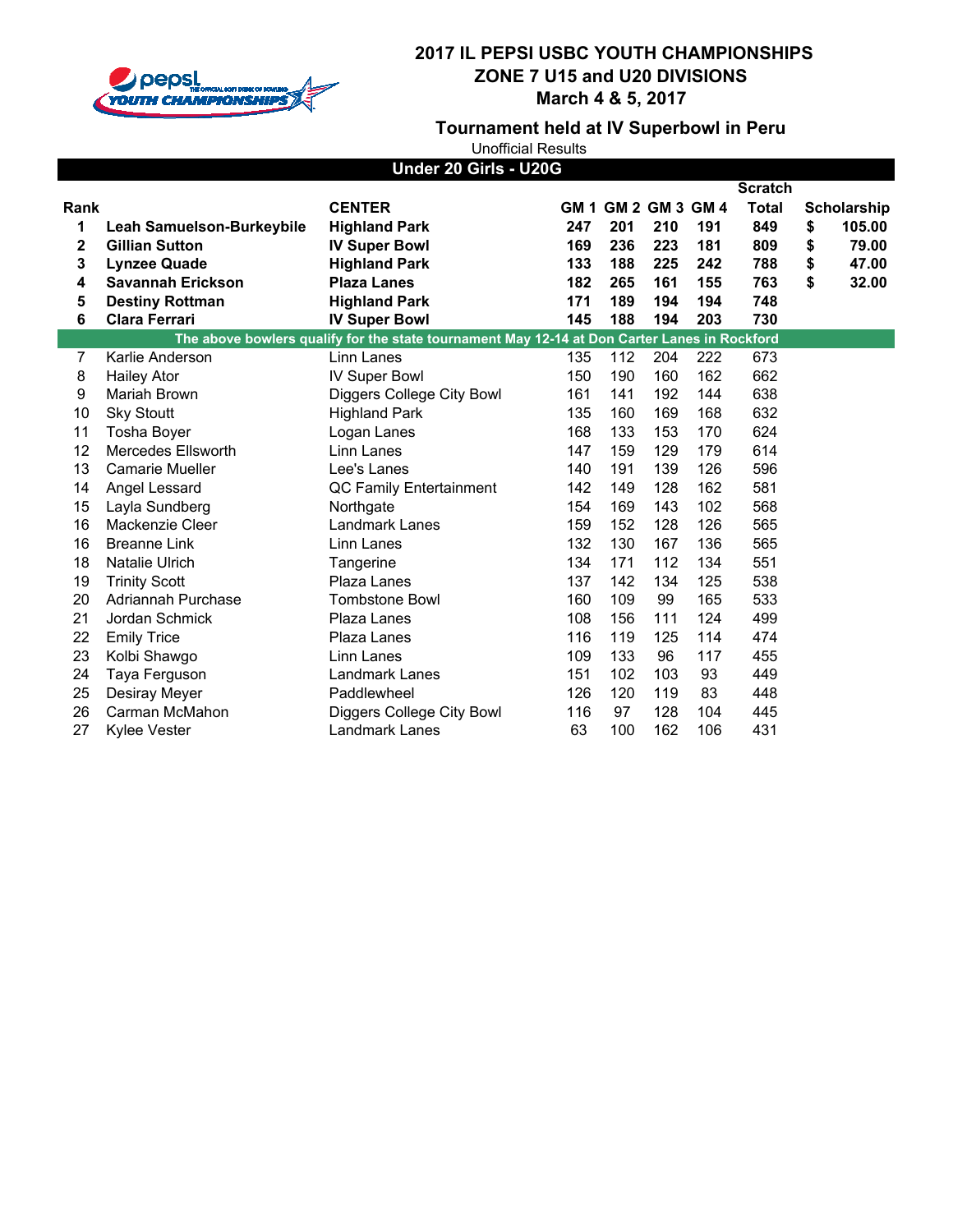

**Tournament held at IV Superbowl in Peru**

| Under 20 Boys - U20B<br><b>Scratch</b> |                                   |                                                                                              |            |            |                     |            |              |    |             |
|----------------------------------------|-----------------------------------|----------------------------------------------------------------------------------------------|------------|------------|---------------------|------------|--------------|----|-------------|
| Rank                                   |                                   | <b>CENTER</b>                                                                                |            |            | GM 1 GM 2 GM 3 GM 4 |            | <b>Total</b> |    | Scholarship |
| 1                                      | <b>Nathan Stubler</b>             | <b>IVSB</b>                                                                                  | 300        | 218        | 265                 | 226        | 1009         | \$ | 214.00      |
|                                        |                                   |                                                                                              |            |            |                     |            |              |    |             |
| 2                                      | <b>Ranzy Collins</b>              | <b>QC Entertainment</b>                                                                      | 218        | 239        | 234                 | 247        | 938          | \$ | 143.00      |
| 3                                      | <b>Christopher Moore</b>          | <b>IV Super Bowl</b>                                                                         | 235        | 213        | 224                 | 238        | 910          | \$ | 98.00       |
| 4                                      | <b>Braden Jones</b>               | Landmark                                                                                     | 223        | 241        | 258                 | 187        | 909          | \$ | 89.00       |
| 5                                      | <b>Cooper Collins</b>             | <b>Linn Lanes</b>                                                                            | 232        | 227        | 237                 | 209        | 905          | \$ | 80.00       |
| 6                                      | Kyle VanOteghem                   | <b>QC Entertainment</b>                                                                      | 180        | 248        | 245                 | 223        | 896          | \$ | 71.00       |
| 7                                      | <b>Matthew Carter</b>             | <b>King Pin</b>                                                                              | 256        | 179        | 230                 | 227        | 892          | \$ | 58.00       |
| 8                                      | <b>Bradey Hood</b>                | <b>Linn Lanes</b>                                                                            | 202        | 165        | 244                 | 210        | 821          | \$ | 45.00       |
| 9                                      | <b>Garrett Gordon</b>             | <b>Highland Park</b>                                                                         | 162        | 266        | 148                 | 244        | 820          | \$ | 20.00       |
|                                        |                                   |                                                                                              |            |            |                     |            |              |    |             |
| 10                                     | <b>Zachary Lantz</b>              | <b>Tangerine</b>                                                                             | 150        | 200        | 244                 | 223        | 817          | \$ | 17.00       |
| 11                                     | <b>Bryan Hammond</b>              | Landmark                                                                                     | 203        | 230        | 158                 | 207        | 798          | \$ | 15.00       |
| 12                                     | <b>Shaun DesRocher</b>            | <b>IV Super Bowl</b>                                                                         | 201        | 199        | 234                 | 161        | 795          |    |             |
| 13                                     | <b>Austin Snider</b>              | <b>IV Super Bowl</b>                                                                         | 215        | 189        | 210                 | 171        | 785          |    |             |
| 14                                     | <b>Michael Newhouse</b>           | <b>King Pin</b>                                                                              | 220        | 193        | 155                 | 211        | 779          |    |             |
| 15                                     | <b>James Shaw</b>                 | <b>Linn Lanes</b>                                                                            | 160        | 225        | 199                 | 186        | 770          |    |             |
|                                        |                                   | The above bowlers qualify for the state tournament May 12-14 at Don Carter Lanes in Rockford |            |            |                     |            |              |    |             |
| 16                                     | <b>Brandon Schmick</b>            | Plaza Lanes                                                                                  | 187        | 195        | 169                 | 215        | 766          |    |             |
| 17                                     | <b>TJ Kummerfeldt</b>             | Logan Lanes                                                                                  | 172        | 203        | 121                 | 265        | 761          |    |             |
| 18                                     | Drake Walker                      | Northgate                                                                                    | 222        | 194        | 164                 | 169        | 749          |    |             |
| 19                                     | Daniel Behm                       | <b>Christian Center</b>                                                                      | 203        | 237        | 155                 | 153        | 748          |    |             |
| 20                                     | <b>Trevor Callear</b>             | Landmark                                                                                     | 193        | 150        | 218                 | 182        | 743          |    |             |
| 20                                     | Kevin Lauterbach                  | <b>AMF Strike N Spare</b>                                                                    | 174        | 187        | 184                 | 198        | 743          |    |             |
| 22                                     | <b>Kyler Rusk</b>                 | Lee's Lanes                                                                                  | 203        | 188        | 200                 | 146        | 737          |    |             |
| 23                                     | <b>Brody Isbell</b>               | Plaza Lanes                                                                                  | 178        | 204        | 170                 | 183        | 735          |    |             |
| 24                                     | <b>Christian Morris</b>           | <b>Highland Park</b>                                                                         | 149        | 241        | 152                 | 169        | 711          |    |             |
| 25                                     | Alan Rodgers                      | Tombstone                                                                                    | 158        | 201        | 196                 | 153        | 708          |    |             |
| 26                                     | Zach Ebersole                     | <b>Christian Center</b>                                                                      | 148        | 176        | 192                 | 189        | 705          |    |             |
| 27                                     | Darian McMahon                    | Diggers College City Bowl                                                                    | 145        | 208        | 164                 | 185        | 702          |    |             |
| 28                                     | lan Rose                          | Linn Lanes                                                                                   | 179        | 204        | 139                 | 173        | 695          |    |             |
| 29                                     | <b>Isaac Haerle</b>               | Linn Lanes                                                                                   | 227        | 132        | 202                 | 124        | 685          |    |             |
| 30                                     | Kyle Cones                        | Lee's Lanes                                                                                  | 158        | 182        | 197                 | 143        | 680          |    |             |
| 31                                     | Alex Taylor                       | King Pin                                                                                     | 161        | 190        | 160                 | 167        | 678          |    |             |
| 32                                     | Jared Hurn                        | <b>Christian Center</b>                                                                      | 159        | 161        | 179                 | 172        | 671          |    |             |
| 33                                     | Jason Yunus                       | <b>Christian Center</b>                                                                      | 155<br>130 | 179        | 163<br>160          | 148<br>148 | 645          |    |             |
| 34<br>35                               | Jordyn Richardson<br>Darin Arnold | King Pin<br><b>Highland Park</b>                                                             | 107        | 202<br>188 | 139                 | 203        | 640<br>637   |    |             |
| 36                                     | <b>Bryce Schmitz</b>              | <b>IV Super Bowl</b>                                                                         | 160        | 164        | 148                 | 158        | 630          |    |             |
| 37                                     | Dalton Buckingham                 | Plaza Lanes                                                                                  | 141        | 171        | 164                 | 153        | 629          |    |             |
| 38                                     | Layne Dorethy                     | Northgate                                                                                    | 166        | 156        | 149                 | 151        | 622          |    |             |
| 39                                     | Alex Stauthammer                  | Landmark                                                                                     | 141        | 168        | 137                 | 175        | 621          |    |             |
| 40                                     | Keaten Blevins                    | Tombstone                                                                                    | 127        | 180        | 152                 | 145        | 604          |    |             |
| 40                                     | <b>Trever Folger</b>              | Northgate                                                                                    | 177        | 162        | 133                 | 132        | 604          |    |             |
| 42                                     | Parker Putnam                     | Tangerine                                                                                    | 151        | 168        | 157                 | 122        | 598          |    |             |
| 43                                     | Corbin Raymond                    | Diggers College City Bowl                                                                    | 151        | 158        | 151                 | 136        | 596          |    |             |
| 44                                     | Gregory Hinz Jr.                  | <b>Highland Park</b>                                                                         | 159        | 149        | 137                 | 150        | 595          |    |             |
| 45                                     | Samuel Ernst                      | Plaza Lanes                                                                                  | 127        | 159        | 140                 | 166        | 592          |    |             |
| 46                                     | <b>Tommy Murphy</b>               | Tombstone                                                                                    | 108        | 134        | 161                 | 173        | 576          |    |             |
| 47                                     | Ryan O'Mary                       | QC Entertainment                                                                             | 125        | 118        | 186                 | 145        | 574          |    |             |
| 48                                     | Jayson Moon                       | Diggers College City Bowl                                                                    | 128        | 151        | 146                 | 139        | 564          |    |             |
| 49                                     | Dakota Simmermaker                | Paddlewheel                                                                                  | 145        | 128        | 118                 | 167        | 558          |    |             |
|                                        |                                   |                                                                                              |            |            |                     |            |              |    |             |